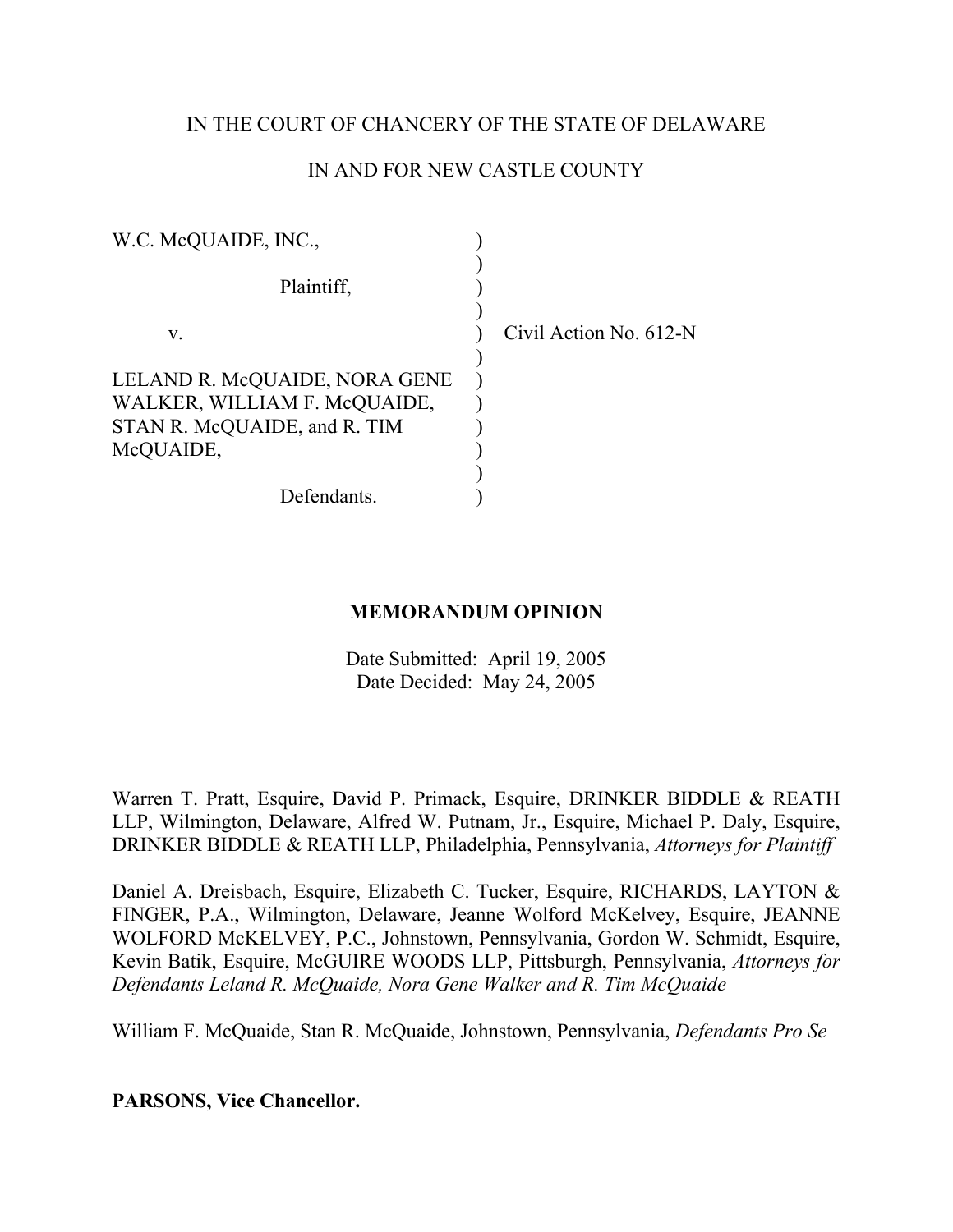Before the Court is a motion to dismiss or stay this action in favor of an earlierfiled case in Pennsylvania. The parties' dispute regards the validity of a transfer of 50% of the stock of W.C. McQuaide, Inc., a Delaware corporation (the "Company"), from defendants Leland McQuaide and Nora Gene Walker to R. Tim McQuaide.<sup>1</sup> The Company has refused to issue stock certificates to Tim, contending that the transfer violates a stock transfer restriction adopted at a meeting of the Company's Board of Directors in 1960.

On March 11, 2004, Leland, Nora Gene and Tim (collectively the "Pennsylvania Plaintiffs") filed suit in the Court of Common Pleas of Cambria County, Pennsylvania seeking an order compelling William McQuaide and Stan McQuaide (the "Pennsylvania Defendants"), as officers of the Company, to issue stock certificates to Tim (the "Pennsylvania Action"). On July 30, 2004, the Company filed this action (the "Delaware Action") against *all* of the parties named in the Pennsylvania Action. This case seeks a declaratory judgment that the Company has no obligation to register the purported transfer of stock.

The Pennsylvania Plaintiffs have moved to dismiss or stay this action in favor of the Pennsylvania Action on the grounds that it was first-filed and to dismiss under Court of Chancery Rule 12(b)(6) on the merits. For the reasons stated below, I conclude that the Pennsylvania Action was first-filed and that this case should be stayed pending resolution of that action.

<sup>1</sup> Because the plaintiff corporation and several of the individual defendants bear the name McQuaide, the Court will refer to the defendants by their first names.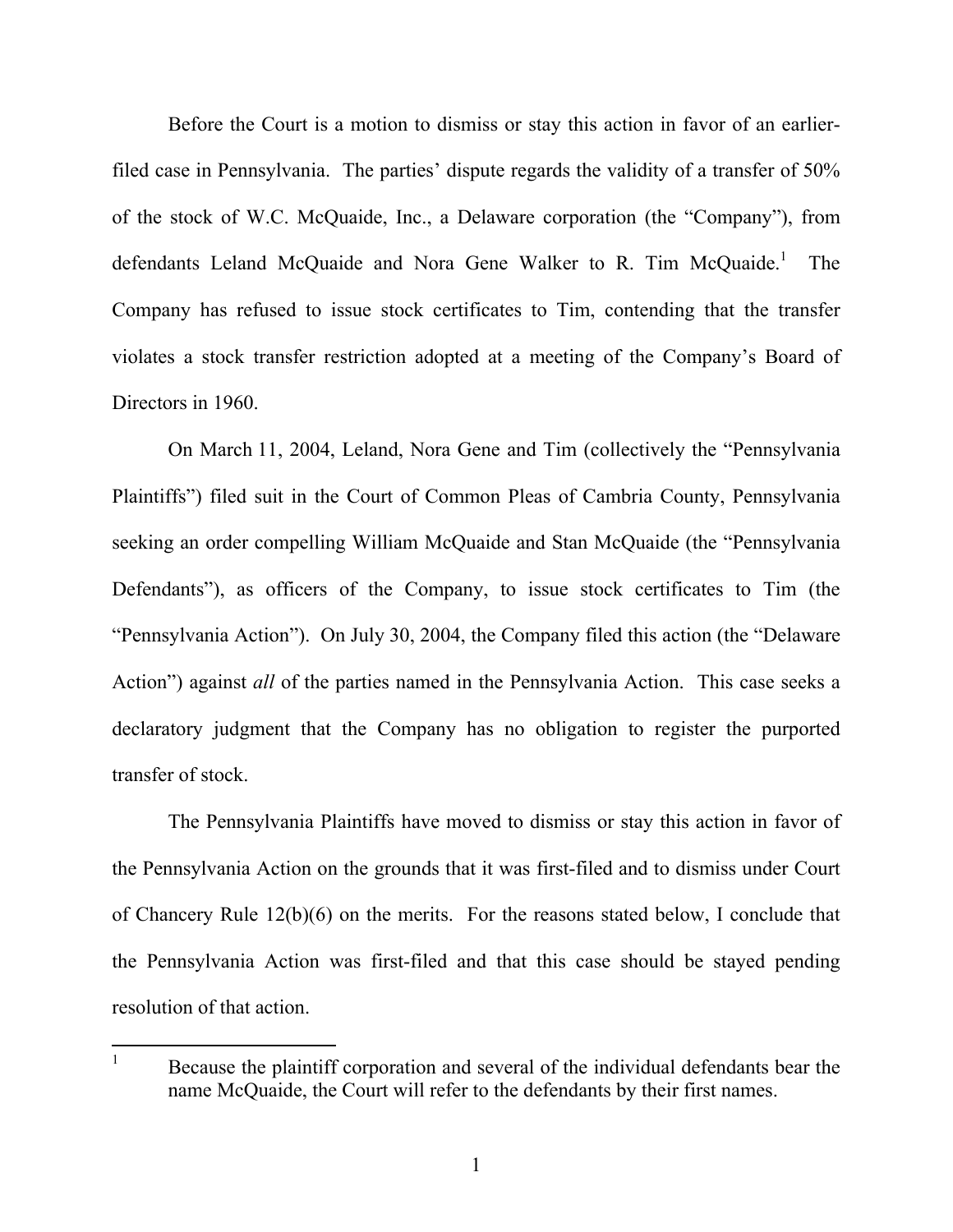# **I. FACTS**<sup>2</sup>

W.C. McQuaide, Inc. was incorporated in Delaware in 1957 and is in the trucking

business. Leland, Nora Gene, William and Stan are directors of the Company and each

owns 25% of the Company's outstanding shares. Tim is also a director.

At a Board of Directors meeting on January 15, 1960, all four of the stockholders

of the Company at that time voted to adopt the following stock transfer restriction (the

"Stock Transfer Restriction"):

RESOLVED that in the event any stockholder desires to sell his stock, he must offer the stock to the corporation for a period of thirty days. Then, if the corporation does not buy the stock, it must then be offered to the other stockholders for a period of fifteen days. If they do not purchase it, then the stock must be offered to the corporation again for thirty days. If the corporation does not purchase it then, it can be offered for public sale. Also, in the event of death of a stockholder where the stock would go to an estate, it must be offered back to the corporation for purchase. $3$ 

Pursuant to the Stock Transfer Restriction, the Company placed the following

language on its stock certificates in boldface type and all capitals:

The shares evidenced by this certificate are subject to and transferable only upon compliance with the terms of a shareholder resolution of this corporation restricting transfer of shares. Any transfer in violation of that resolution is invalid and said conditions are binding upon any transferee. A copy of the resolution is available for inspection at the office of the corporation.4

<sup>2</sup> All facts are taken from the Verified Complaint ("Compl."), unless otherwise noted.

<sup>3</sup> Compl. Ex. A.

<sup>4</sup> Compl. ¶ 8.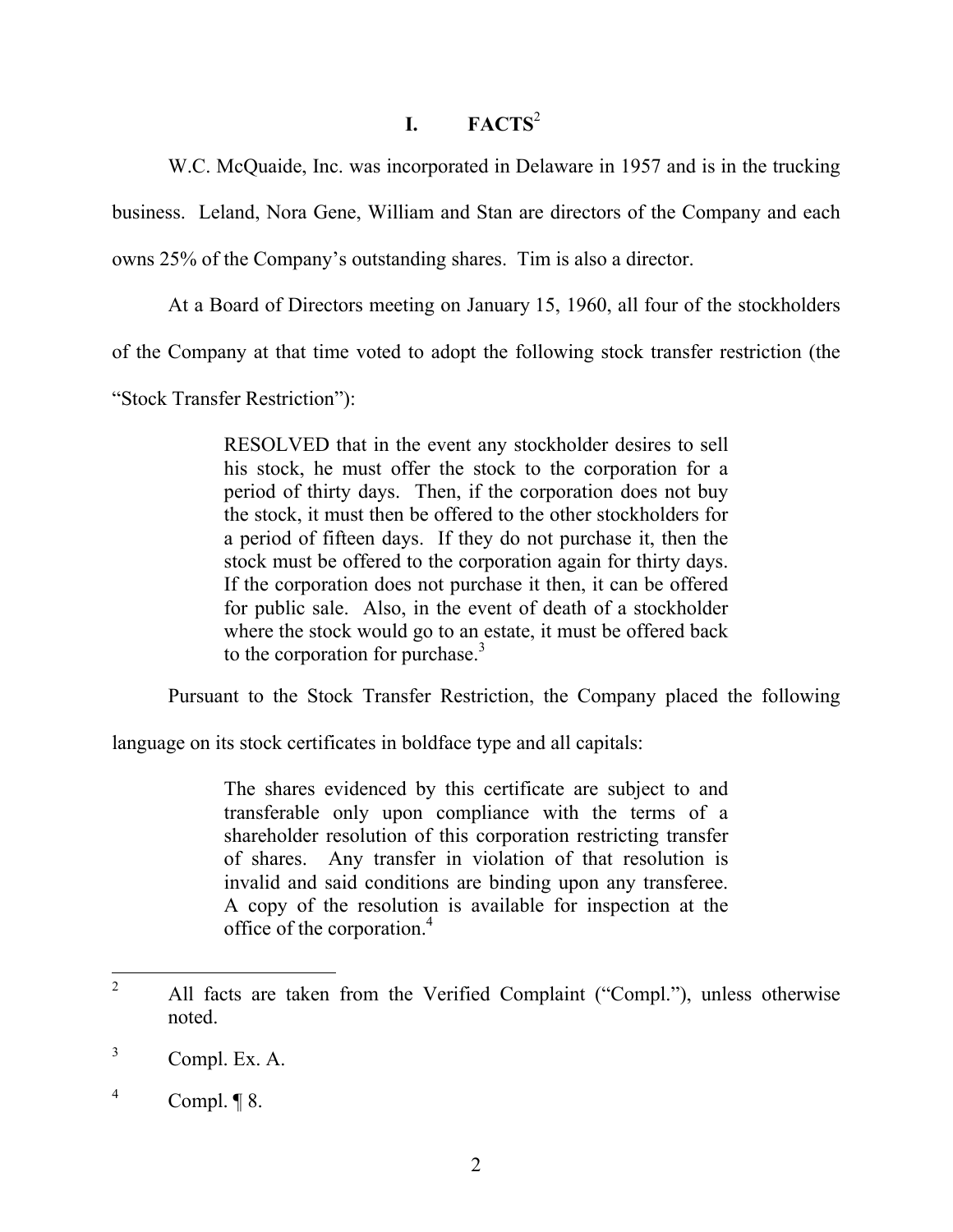Since adoption of the Stock Transfer Restriction, all shares to be transferred were offered to the Company for repurchase and in every case the Company ultimately repurchased the tendered shares.

Recently, Leland and Nora Gene purported to transfer their stock to Tim. They endorsed their stock certificates, delivered them to William and Stan as officers of the Company, and requested that they issue stock certificates to Tim. William and Stan refused to record the transfer, contending that the Company had been deprived of the opportunity to acquire the stock in contravention of the Stock Transfer Restriction and the well-settled practices of the Company's stockholders.

# **A. The Delaware and Pennsylvania Actions**

On March 11, 2004, the Pennsylvania Plaintiffs filed the Pennsylvania Action. That action seeks an order compelling William and Stan to issue stock certificates to Tim. The Complaint did not name the Company as a party.

The Company filed the Delaware Action on July 30, 2004. William and Stan, as officers and directors of the Company, approved the Company's hiring of counsel and authorized the filing of that Complaint.<sup>5</sup> The Complaint names Leland, Nora Gene, and Tim, as well as William and Stan, as defendants. It seeks a judgment declaring that Leland and Nora Gene may not transfer their stock without abiding by the procedures set forth in the Stock Transfer Restriction and that the Company has no obligation to register the purported transfer of stock.

William and Stan's Answer at  $\P$ [2–3.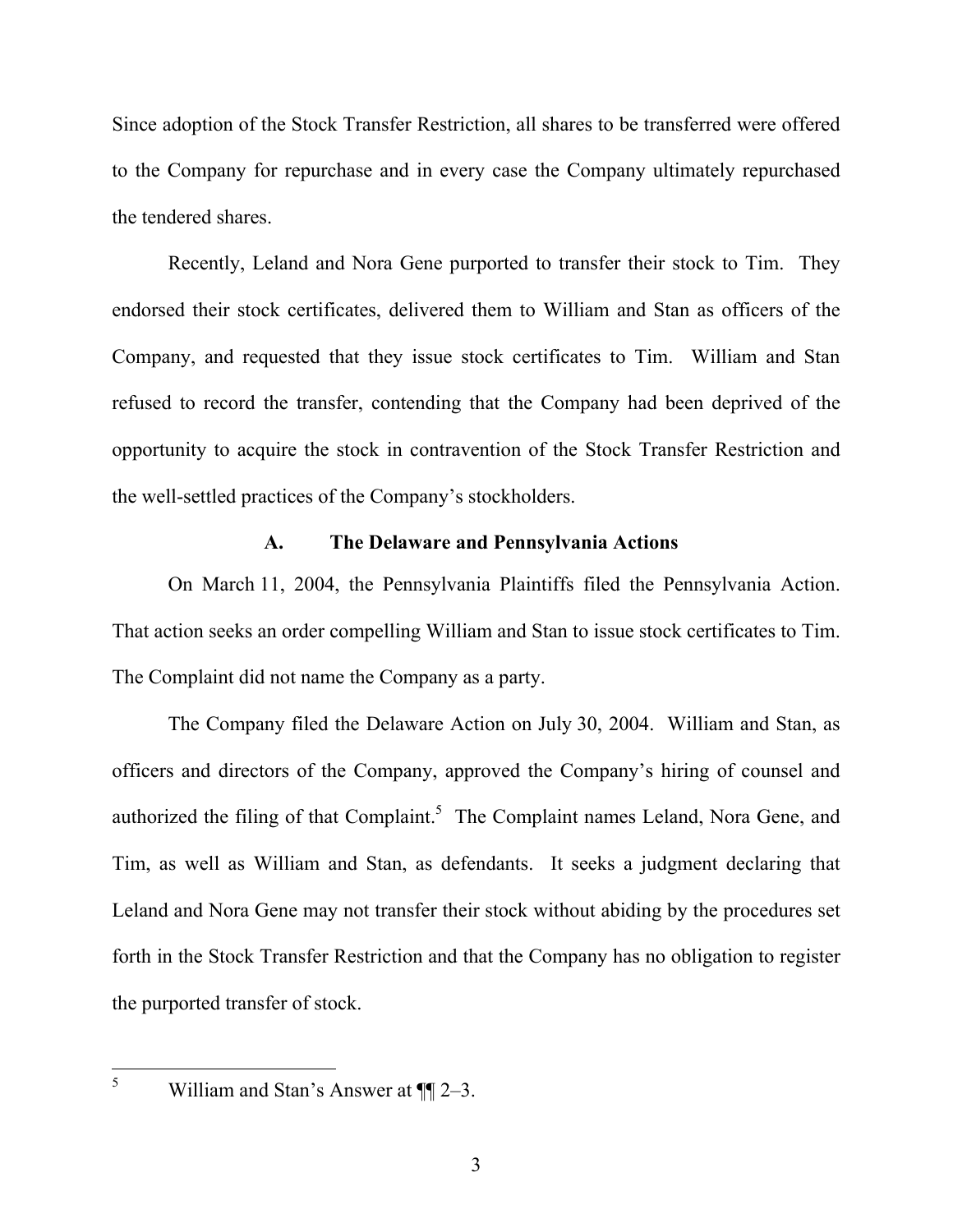On August 16, 2004, William and Stan filed preliminary objections to the Complaint in the Pennsylvania Action. Their objections asserted, among other things, that the Company was a necessary party to that action. On September 17, 2004, the Pennsylvania Plaintiffs filed an Amended Complaint adding the Company as a defendant.

On October 8, 2004, William, Stan and the Company filed preliminary objections to the Amended Complaint, this time contending that the Pennsylvania Action should be dismissed or stayed pending resolution of this action under Pennsylvania's *lis pendens* doctrine. The Pennsylvania court denied that motion. In a December 3, 2004 opinion, the Pennsylvania judge rejected the defendants' *lis pendens* argument, holding that he could resolve the parties' dispute and apply Delaware law, if necessary. The Court further stated:

> Despite defendant's argument that the plaintiff's amended complaint is a "mirror image" of the Delaware suit, and although the parties are substantially similar, the prayers for relief in the plaintiff's complaint, amended complaint and defendant's Delaware complaint are far from identical.<sup>6</sup>

 On January 7, 2005, the Pennsylvania Plaintiffs filed a Motion to Dismiss Complaint, or in the Alternative Motion to Stay the Proceedings ("Motion to Stay") in this case. That is the motion currently before the Court.

 On January 26, 2005, the Pennsylvania Plaintiffs moved for leave to file a Second Amended Complaint in the Pennsylvania Action. The new pleading would add additional claims, including claims for a declaration regarding the size of the Company's

<sup>6</sup> Opinion dated Dec. 3, 2004 at 2, attached as Ex. B to Plaintiff's Answering Brief ("PAB").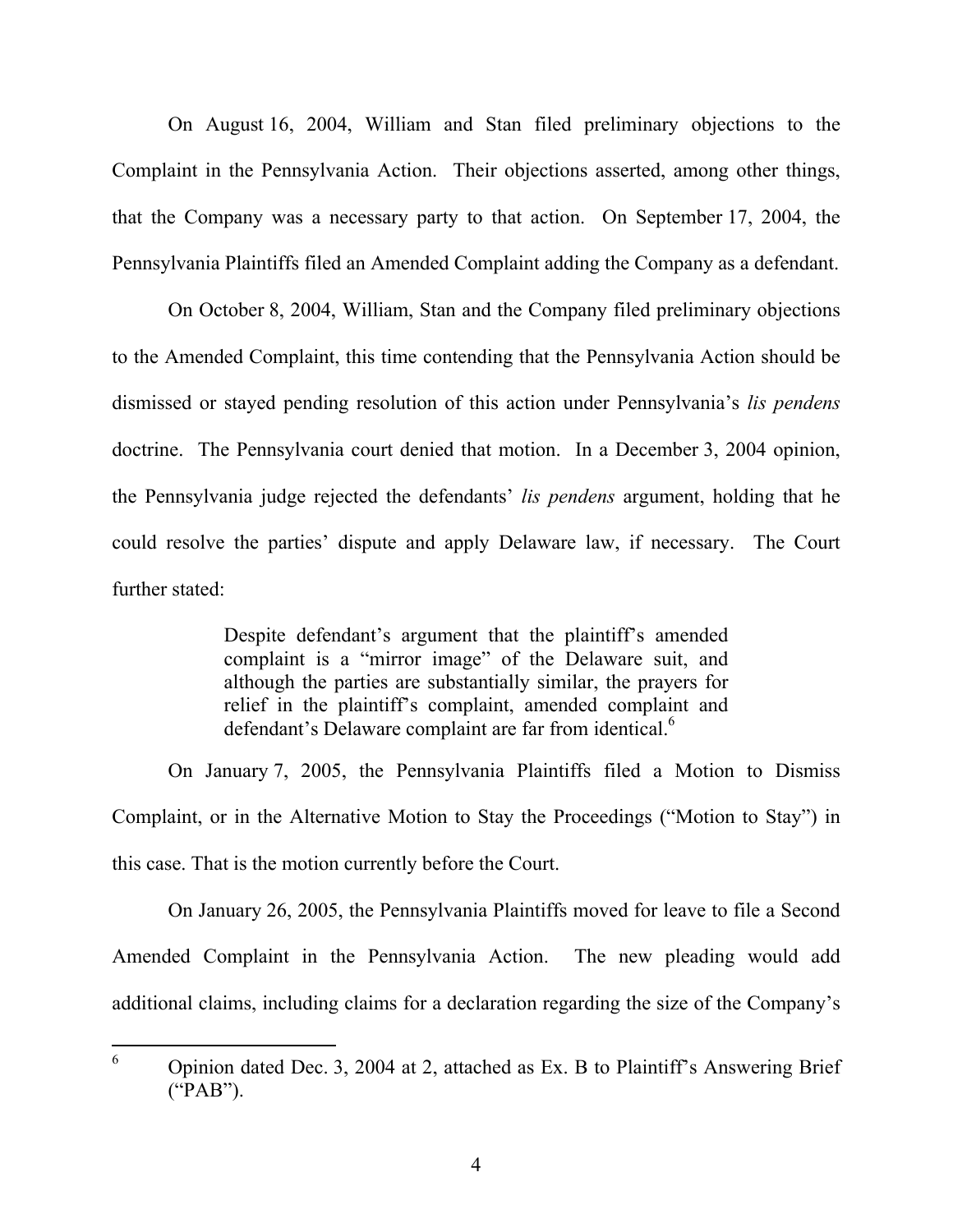board and the invalidity of certain board actions, breach of fiduciary duty, and an accounting. At last report, that motion was still pending.

### **B. The Parties' Contentions**

The Pennsylvania Plaintiffs urge this Court to dismiss or stay this action pending resolution of the earlier-filed Pennsylvania Action under the *McWane* doctrine.<sup>7</sup> They argue that the parties in the two actions are identical because the Amended Complaint in the Pennsylvania Action includes all of the parties in the Delaware Action and relates back to the original complaint. In addition, the Pennsylvania Plaintiffs argue that the parties are functionally identical because the two officers who would be compelled to issue stock certificates on behalf of the Company are named parties in both actions. They also contend that both actions involve the same issue: whether Leland and Nora Gene have the right to transfer their stock to Tim without first offering it to the Company and other stockholders. Thus, the Pennsylvania Plaintiffs contend the requirements of *McWane* are satisfied and the Court should dismiss or stay this action pending a resolution of the Pennsylvania Action.

The Pennsylvania Plaintiffs alternatively seek a dismissal of this case on the merits under Court of Chancery Rule 12(b)(6). They contend the Stock Transfer Restriction is invalid under 8 *Del. C.* § 202 because it is not set forth in the certificate of incorporation, the by-laws or any shareholder agreement. The Pennsylvania Plaintiffs further argue that,

 $\overline{7}$ <sup>7</sup> *McWane Cast Iron Pipe Corp. v. McDowell-Wellman Eng'g Co.*, 263 A.2d 281, 283 (Del. 1970).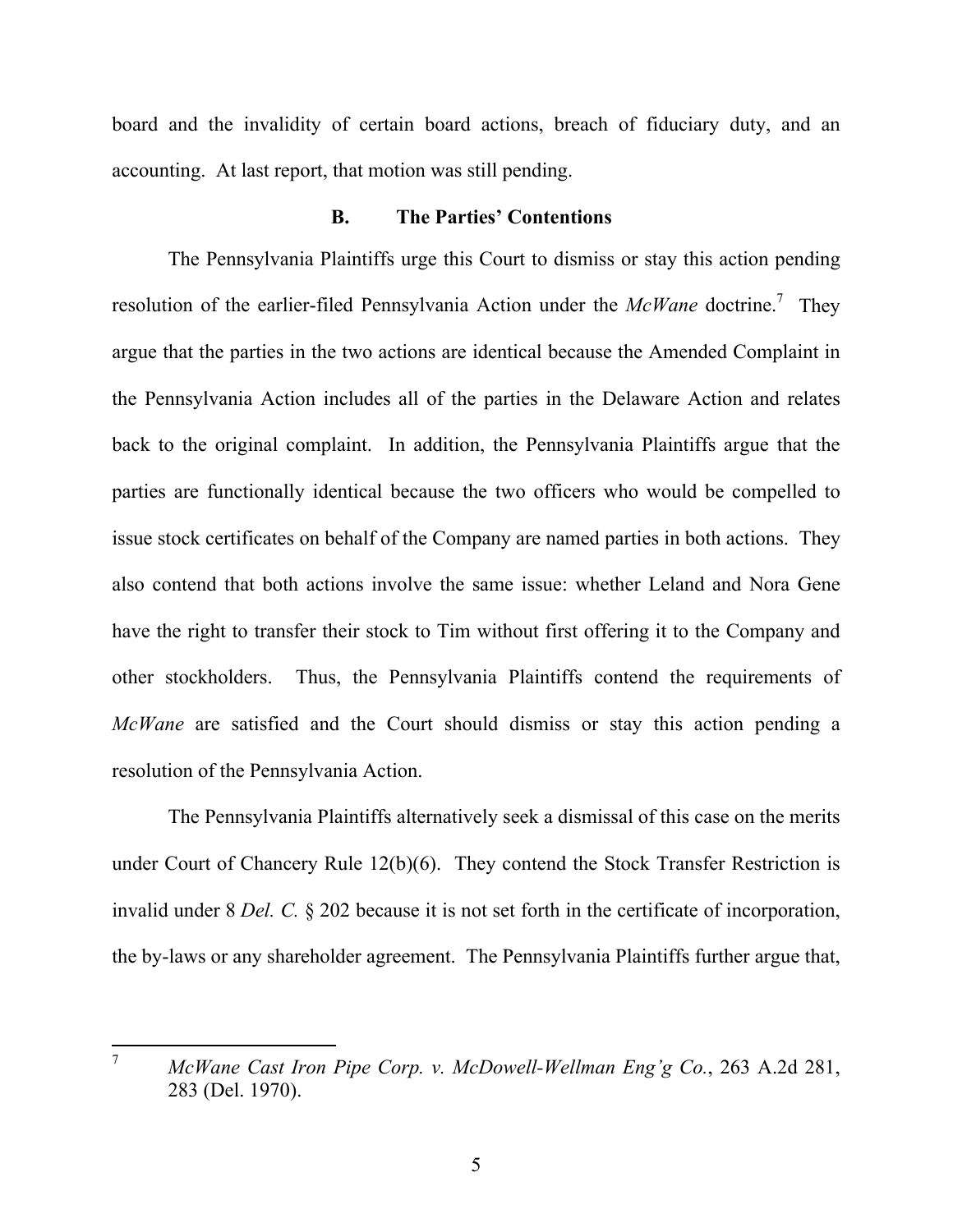even assuming the Stock Transfer Restriction is valid, its plain language does not apply to the allegedly gratuitous transfer initiated by Leland and Nora Gene.

The Company opposes a dismissal or stay under *McWane* because they contend that this action, and not the Pennsylvania Action, was the first-filed. In support of its position, the Company emphasizes that this action was the first-filed action in which it was a party. The Company does not contend that the issues in the two cases as originally filed differ substantially. Instead, the Company argues that the Pennsylvania Plaintiffs are judicially estopped from arguing that the actions are substantially the same because they previously persuaded the Pennsylvania court to conclude otherwise. The Company also argues that the proposed Second Amended Complaint would cause the actions to involve very different issues. With respect to the Stock Transfer Restriction itself, the Company contends that the restriction is valid under 8 *Del. C.* § 202 as "an agreement among any number of security holders," and that it restricts gratuitous transfers, as well as sales.

### **II. ANALYSIS**

#### **A. Legal Framework**

The granting of a stay is not a matter of right, but rests within the sound discretion of the trial court.<sup>8</sup> The threshold issue when determining whether to stay a Delaware action in favor of a related case is which action should be considered first-filed. If the foreign action is first-filed, principles such as fairness, comity, judicial economy and the

 $8\,$ <sup>8</sup> *Adirondack GP, Inc. v. Am. Power Corp.*, 1996 WL 684376, at \*6 (Del. Ch. Nov. 13, 1996).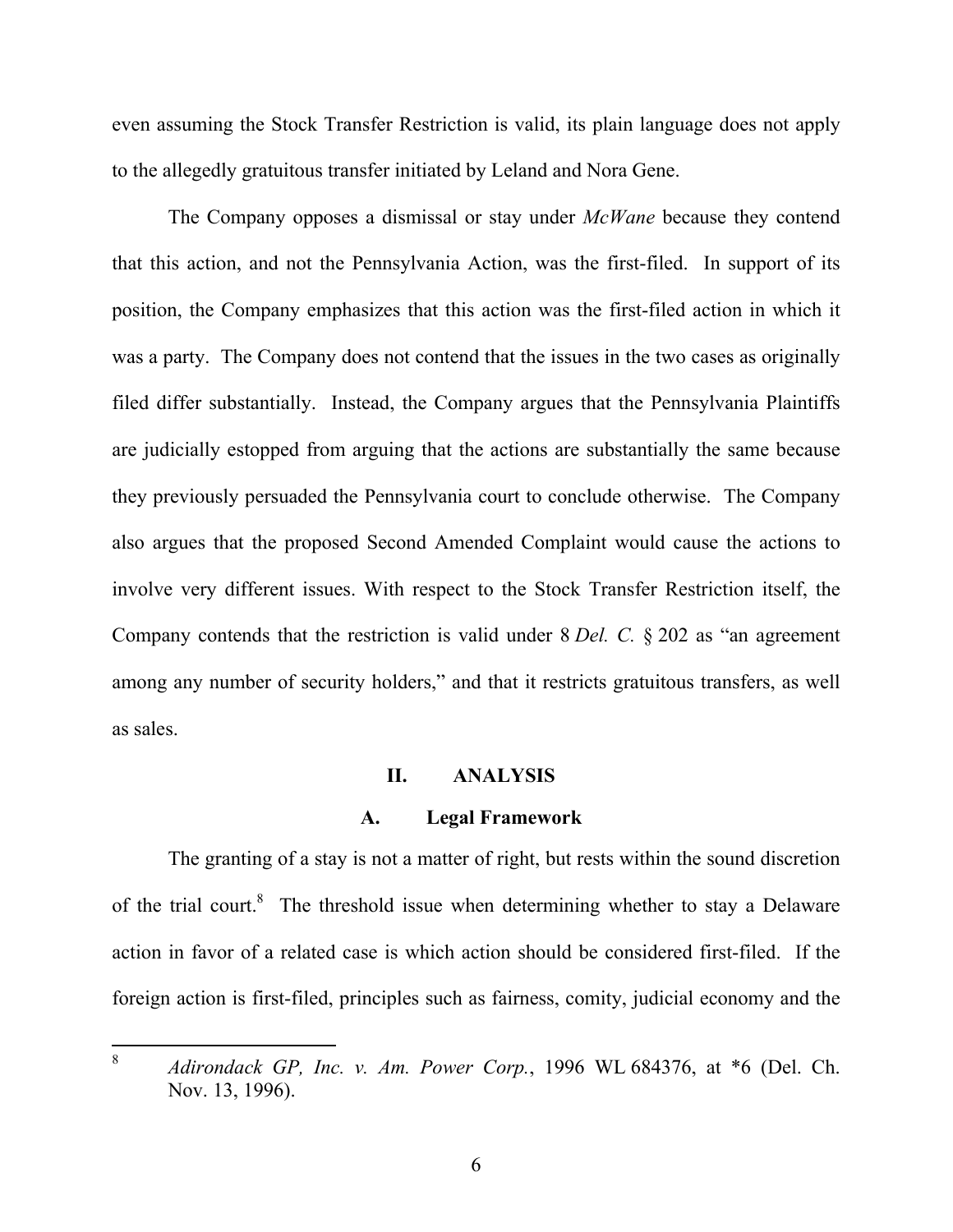possibility of inconsistent results generally favor the granting of a stay,  $9$  and "our courts" will uphold a plaintiff's choice of forum except in the rare case where that choice imposes overwhelming hardship on the defendant."10 *McWane* provides the appropriate analysis, holding that the discretion to grant a stay should be exercised freely where (1) there is a prior pending action (2) that involves the same parties and issues and (3) the other court is capable of doing prompt and complete justice.<sup>11</sup>

As a general rule, litigation should proceed in the forum in which it is first-filed, and a party should not be permitted to defeat an adversary's choice of forum by commencing litigation involving the same cause of action in another jurisdiction of its own choosing.<sup>12</sup> Parties have argued that changes to the first-filed case — effected by amendments to the complaint or partial or complete dismissal — have stripped the action of its first-filed status. In those instances Delaware courts have compared the substance of the original case to that of the case as later composed. Where the modified case bears little resemblance to the original case, the courts have treated the modified case as a new action and denied it the benefit of the original filing date.<sup>13</sup> Where the substance of the

 $\overline{9}$ <sup>9</sup> *Id.*

<sup>10</sup> *United Phosphorus, Ltd. v. Micro-Flo, LLC*, 808 A.2d 761, 764 (Del. 2001).

<sup>11</sup> *McWane*, 263 A.2d at 283.

 $12$  *Id.* 

<sup>13</sup> *See Berdel, Inc. v. Berman Real Estate Mgmt., Inc.*, 1995 WL 632030, at \*3 (Del. Ch. Oct. 19, 1995) (finding Delaware action to be first-filed because earlier filed Pennsylvania action did not include the Delaware claims until amendment after filing of the Delaware action); *In re Delta & Pine Land Co. S'holders Litig.*, 2000 WL 1010584, at \*3–4 (Del. Ch. July 17, 2000) (staying original plaintiff's cross-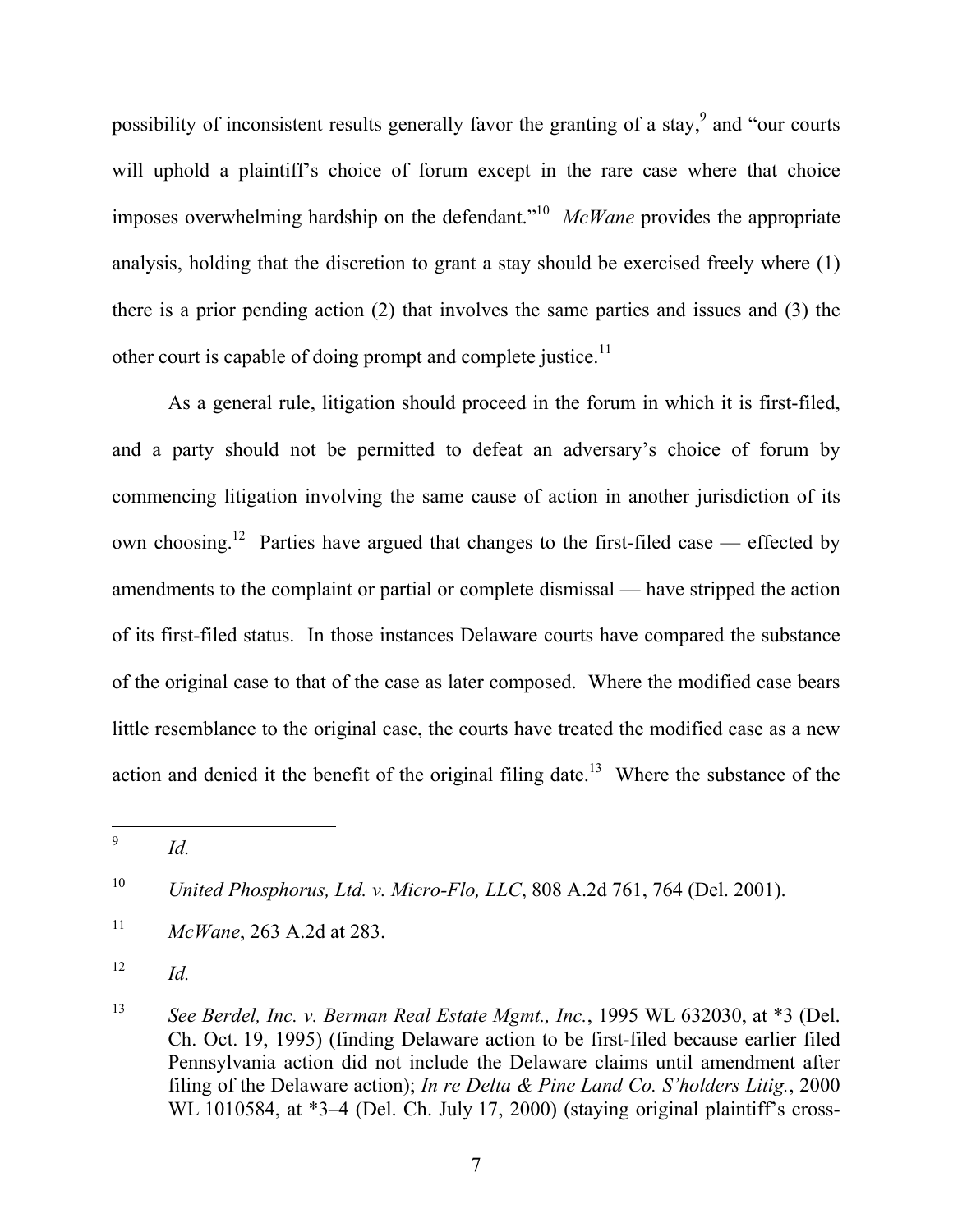original case remains unchanged, however, the courts have viewed the filing of intervening suits in other jurisdictions as forum shopping and have maintained the case's first-filed status. $14$ 

Under *McWane*, a key consideration is whether the first-filed action involves "the same parties and the same issues" as the competing action.<sup>15</sup> Identical parties and issues are not necessary. Instead, the courts examine whether the ultimate legal issues to be litigated will be determined in the first-filed action, and thus, repeatedly have held that *McWane* requires only a showing of "[s]ubstantial or functional identity."<sup>16</sup> The primary analysis is whether the issues arise out of a "common nucleus of operative facts."<sup>17</sup> Similarly, the courts have found parties to be substantially the same under *McWane* where related entities are involved but not named in both actions, referring to the

claim in deference to a foreign filed action after holding that the cross-claim did not relate back to the original case).

 $\overline{a}$ 

<sup>17</sup> *See Dura Pharm.*, 713 A.2d at 930; *Schnell v. Porta Sys. Corp.*, 1994 WL 148276, at \*4 (Del. Ch. Apr. 12, 1994).

<sup>14</sup> *See United Phosphorus*, 808 A.2d at 765 (finding a later filed Delaware state action to be the "continuation of the viable claims" of a dismissed Delaware federal action and thus to relate back for first-filing analysis); *see also Corwin v. Silverman*, 1999 WL 499456, at \*4–5 & n.13 (Del. Ch. June 30, 1999) (holding that neither amended pleadings that did not assert broader claims, nor later joinder of parties, would alter a case's first-filed status).

<sup>15</sup> *McWane*, 263 A.2d at 283.

<sup>16</sup> *See AT&T Corp. v. Prime Security Distrib., Inc.*, 1996 WL 633300, at \*2 (Del. Ch. Oct. 24, 1996). *See also E.I. du Pont de Nemours and Co. v. Cigna Prop. & Cas. Co.*, 1992 WL 171427, at \*5 (Del. Ch. July 20, 1992); *FWM Corp. v. VKK Corp.*, 1992 WL 87327, at \*1 (Del. Ch. Apr. 27, 1992).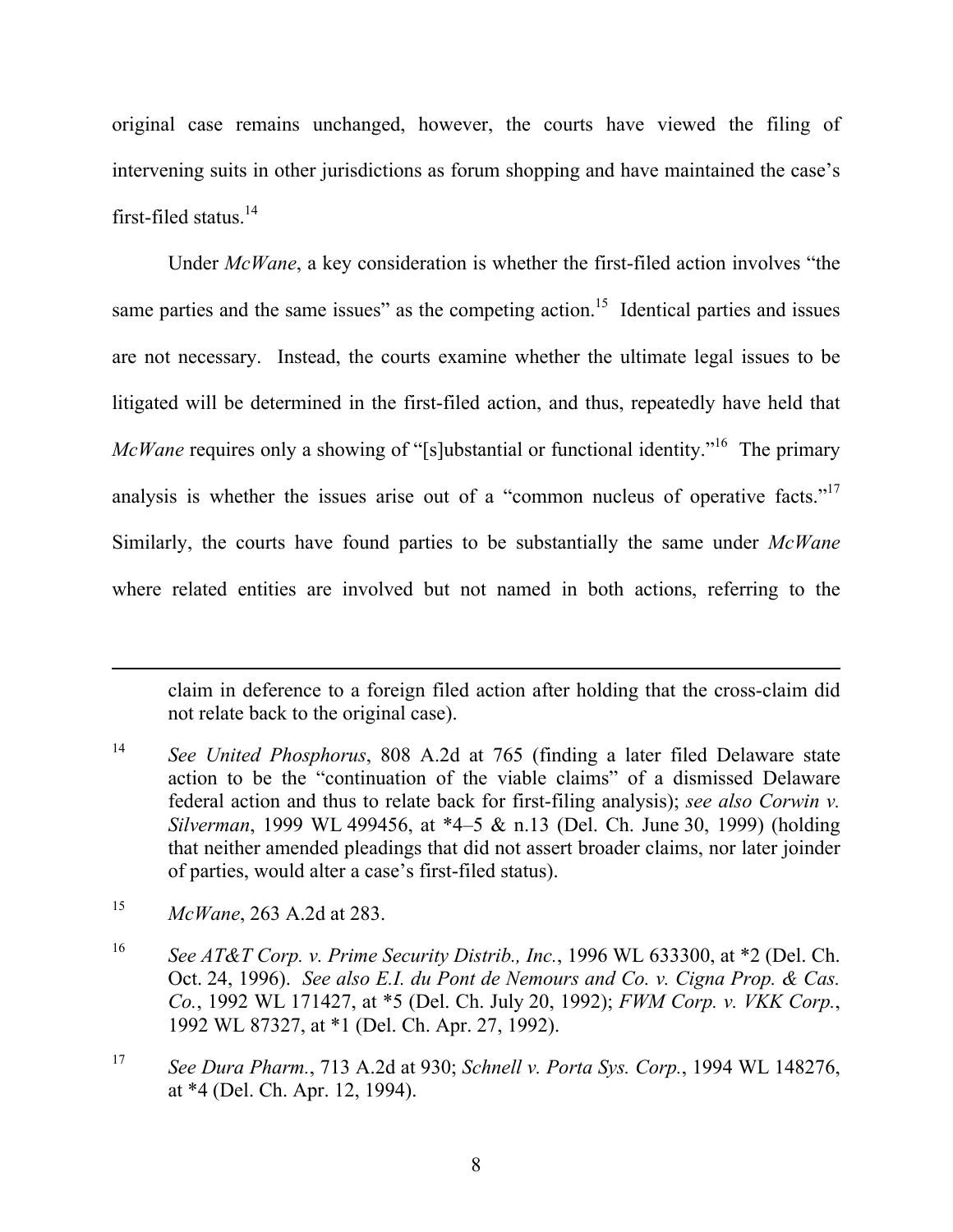exclusion as "more a matter of form than substance."<sup>18</sup> Our courts have also held the parties in competing actions to be "substantially identical" where differences between the parties can be remedied by joinder.<sup>19</sup>

### **B. Application of the** *McWane* **Analysis**

### **1. Same parties**

The first step of the *McWane* analysis is to determine whether the foreign action is first-filed. The Pennsylvania Action was filed on March 11, 2004, over four months before the filing of the Delaware Action on July 30, 2004. In the Company's view, however, the Delaware Action is the first-filed action because it was the first to name the Company as a party. The Pennsylvania Plaintiffs argue that the filing of their Amended Complaint adding the Company as a defendant relates back to the original complaint, causing both actions to have identical parties. They further contend that, even if the Court were to consider only the original Complaint in the Pennsylvania Action, the parties are functionally identical.

I find the parties in the two actions to be substantially the same. The Amended Complaint in the Pennsylvania Action is sufficiently related to the original Complaint to justify giving it the benefit of the earlier filing date for purposes of the *McWane*

<sup>18</sup> <sup>18</sup> *FWM*, 1992 WL 87327, at \*1 (granting a motion to stay after noting the excluded party's de facto involvement in the first-filed action); *see also AT&T*, 1996 WL 633300, at \*3 ("The *McWane* test applies where the two actions involve the same parties *or persons in privity with them.*") (emphasis original).

<sup>19</sup> *See Corwin*, 1999 WL 499456, at \*4 & n.13; *Macklowe*, 1994 WL 586835, at \*3.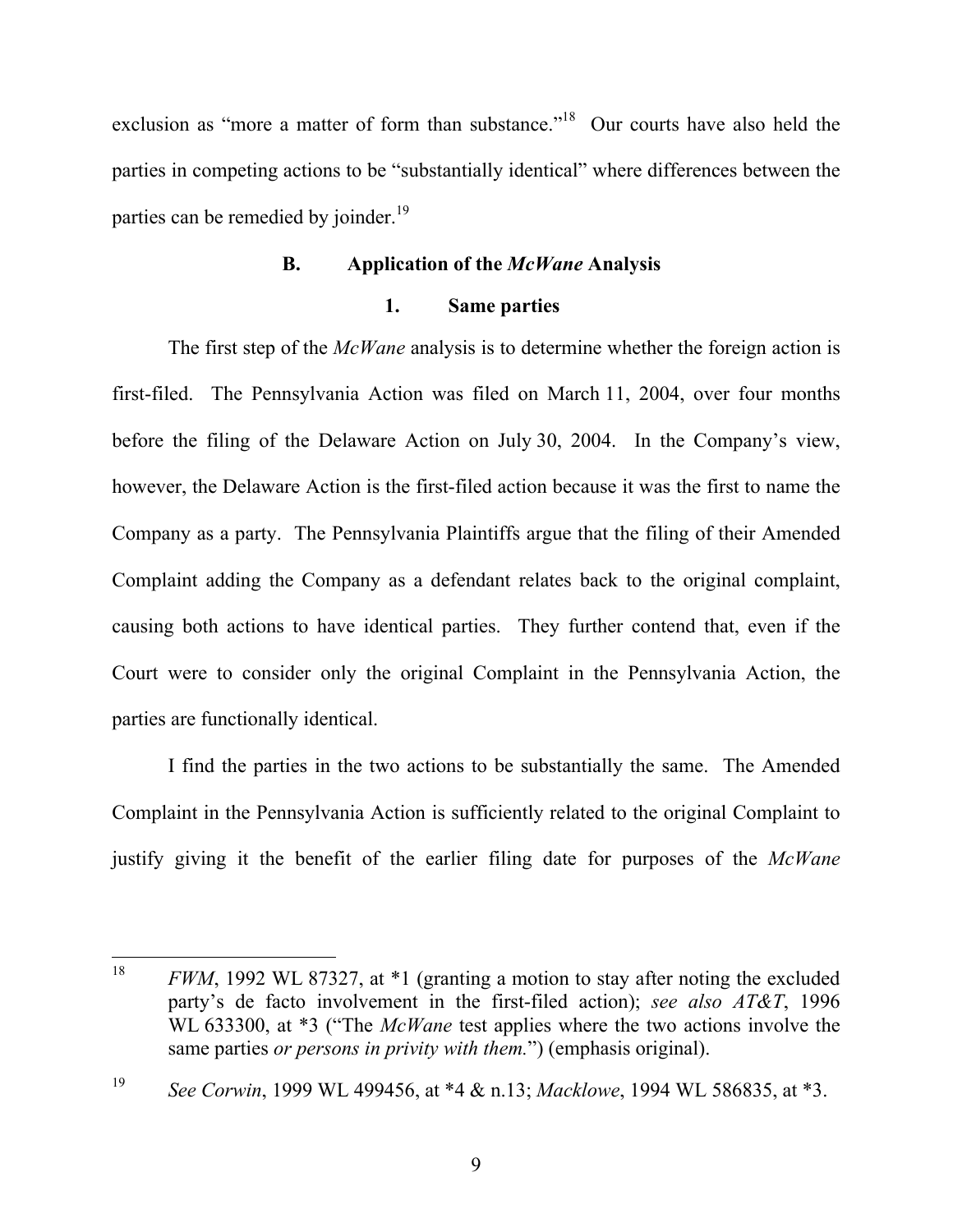analysis.<sup>20</sup> Although their alignment is different, the parties under the Amended Complaint in the Pennsylvania Action are identical to the parties in this case. Moreover, even considering only the original Complaint, the parties in the two actions are functionally the same because the Company was represented by its officers, directors and stockholders in the Pennsylvania Action.<sup>21</sup> The original parties to the Pennsylvania Action — Leland, Nora Gene, Tim, William and Stan — collectively own 100% of the Company's stock and are all directors of the Company. In addition, the original Complaint sought an order compelling William and Stan, as officers of the Company, to issue the stock certificates. Furthermore, any difference between the parties could be (and in fact was) remedied by joinder. $22$ 

The Company relies on *Berdel, Inc. v. Berman Real Estate Management, Inc.* for the proposition that the Amended Complaint is not entitled to the original filing date. *Berdel*, however, is inapposite. In *Berdel*, the Berman parties asserted claims in Pennsylvania against the Berdel parties relating to two Florida partnerships. The Berdel parties then filed suit in Delaware based on claims related to the Fox Run apartment

<sup>20</sup> Whether the allegations of the Amended Complain would relate back to the original Complaint for pleading purposes under Court of Chancery Rule 15 is a different issue that need not be decided for purposes of the pending motion.

<sup>&</sup>lt;sup>21</sup> *See FWM*, 1992 WL 87327, at \*1 (finding the omitted party's involvement in the first-filed action through the presence of a 100% stockholder and a related entity to satisfy the "same parties" analysis); *see also Adirondack*, 1996 WL 684376, at \*6 ("In essence, AFR is controlled by two groups of closely related entities, each of which is represented in the two actions.").

<sup>22</sup> *Macklowe*, 1994 WL 586835, at \*3.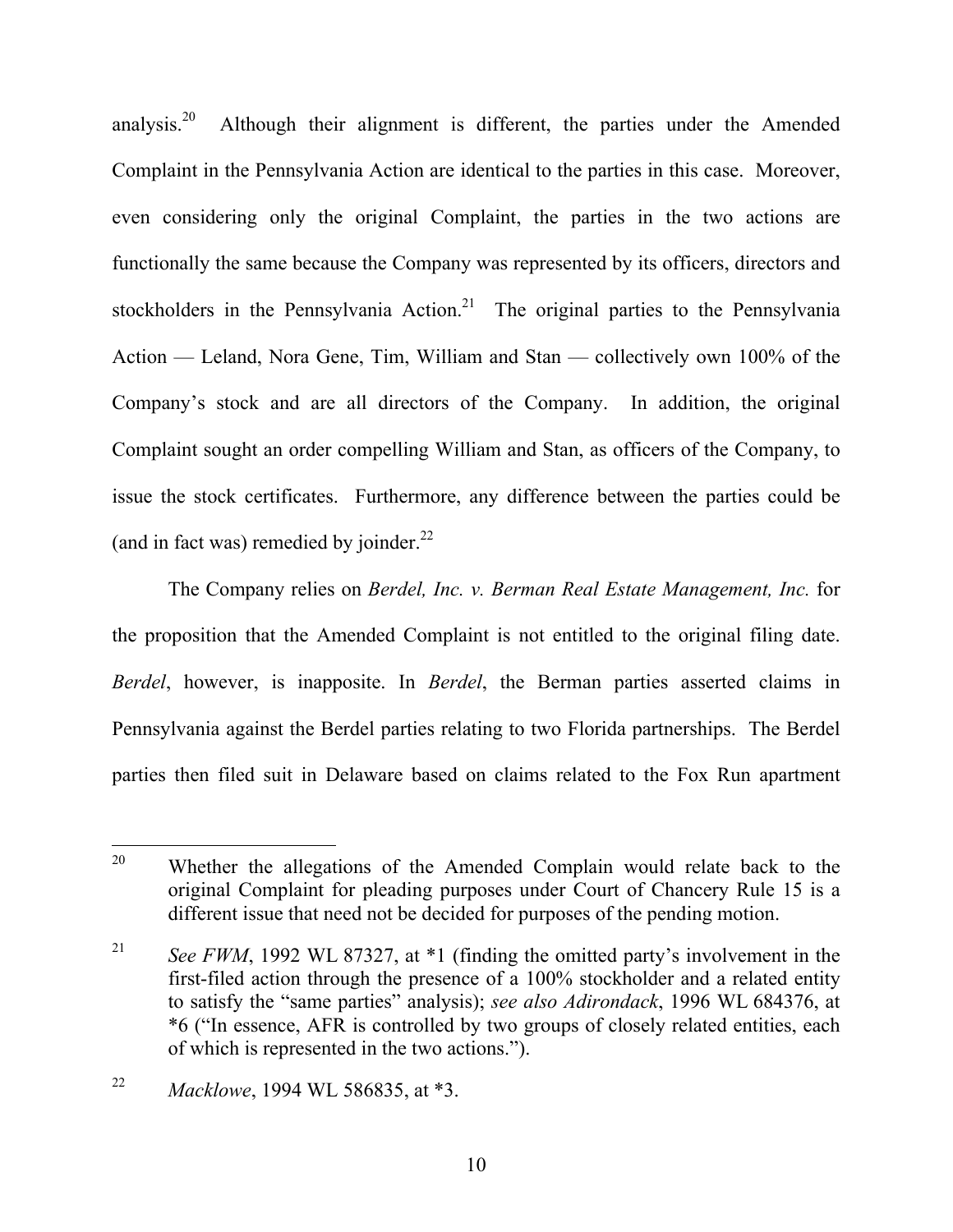complex in Delaware. Thereafter, the Berman parties amended their complaint in Pennsylvania to join the entities named in the Delaware case and assert claims related to Fox Run. The Berman parties then moved to dismiss the Delaware case on the grounds that the Pennsylvania case was first-filed. In denying the motion, the court focused on the lack of identity of issues and the fact that the Fox Run claims were wholly missing from the Pennsylvania action until after the filing of the Delaware case.

Here, in contrast, the Amended Complaint in the Pennsylvania Action does not change the substance of the original Complaint. Instead, the Amended Complaint merely added the Company as a nominal party. Therefore, this case is more analogous to cases where amendments to pleadings have been held not to disturb a case's first filed status than to *Berdel*. 23 For example, in *United Phosphorus*, an entirely new state court action was held to be a "continuation of the viable claims" of an earlier-filed but *dismissed* federal court action and accorded first-filed status.24 Thus, as in *United Phosphorus*, the Pennsylvania Action constitutes a direct continuation of the original case and deserves first-filed status.

### **2. Same issues**

Next the Court must determine whether the issues in this action and the Pennsylvania Action are substantially or functionally identical. The Company argues that the proposed Second Amended Complaint in the Pennsylvania Action, which would add

<sup>23</sup> <sup>23</sup> *See United Phosphorus*, 808 A.2d at 765; *see also Corwin*, 1999 WL 499456, at  $*4–5.$ 

 $^{24}$  808 A.2d at 764–65.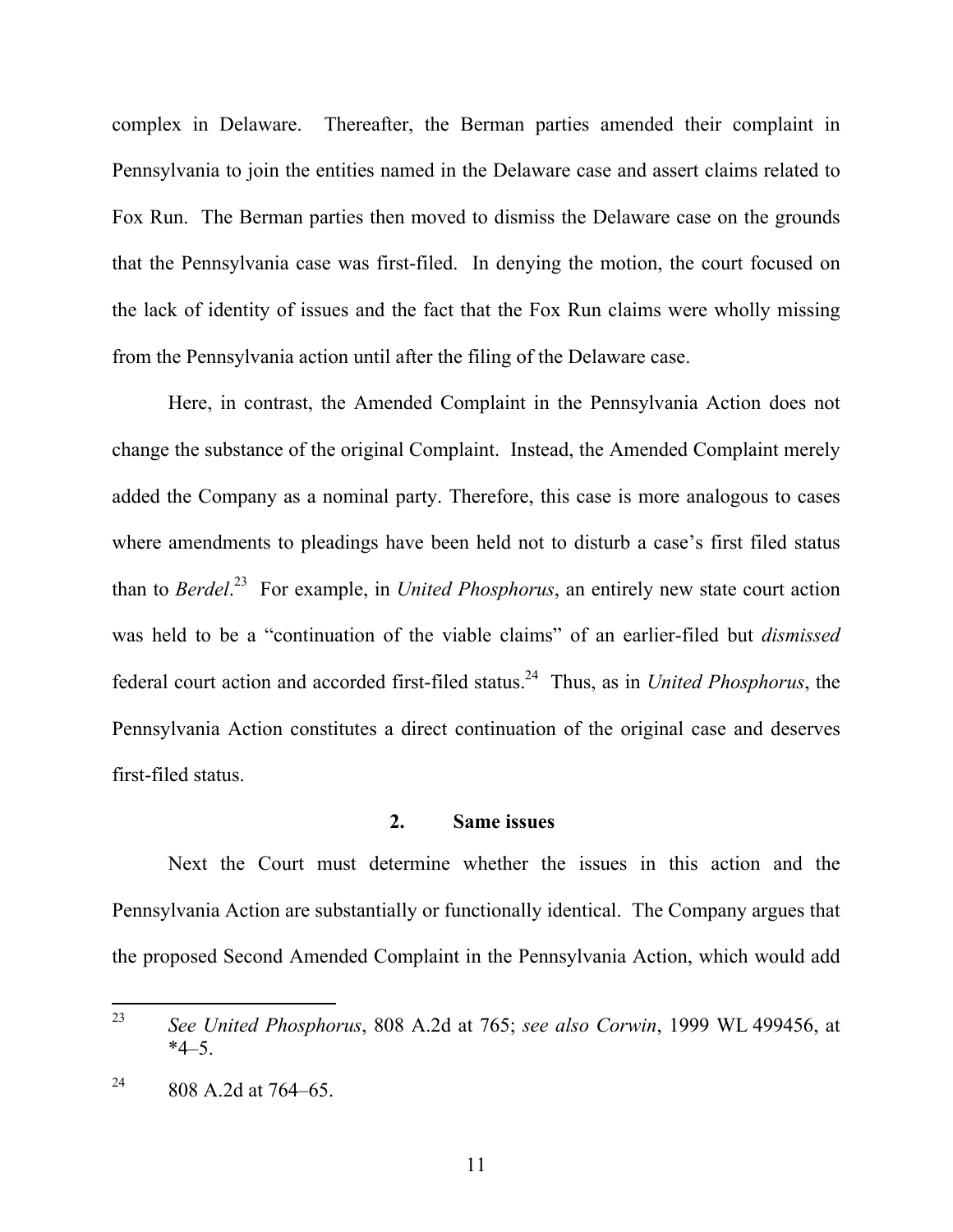claims for a declaratory judgment on the size of the Board and the invalidity of various actions, breach of fiduciary duty and an accounting, would make that action "totally unlike this one. $125$  Although the Second Amended Complaint would make the Pennsylvania Action broader, both actions still would include claims calling into question the validity of the purported stock transfers to Tim. If those claims are substantially similar, the presence of additional claims in the Pennsylvania Action would not weigh against, and indeed might favor, a stay.26

The parties do not seriously dispute that both actions involve the issue of whether the transfer of stock to Tim is valid in light of the Stock Purchase Restriction. They also do not seriously dispute that the issue is substantially the same in both actions. The Company contends, however, that the Pennsylvania Plaintiffs are judicially estopped from arguing that the actions are substantially similar because they succeeded in convincing the Pennsylvania court that they are dissimilar under Pennsylvania's *lis pendens* doctrine.

The doctrine of judicial estoppel precludes a party from advancing an argument that contradicts a position it previously persuaded a court to adopt as the basis for a

<sup>25</sup> PAB at 15. The Company concedes that the two actions were substantially the same before submission of the Second Amended Complaint: "the [Company] argued then (and continues to believe) that these actions were substantially similar . . . . *" Id.* at 13.

<sup>26</sup> *See AT&T*, 1996 WL 633300, at \*3.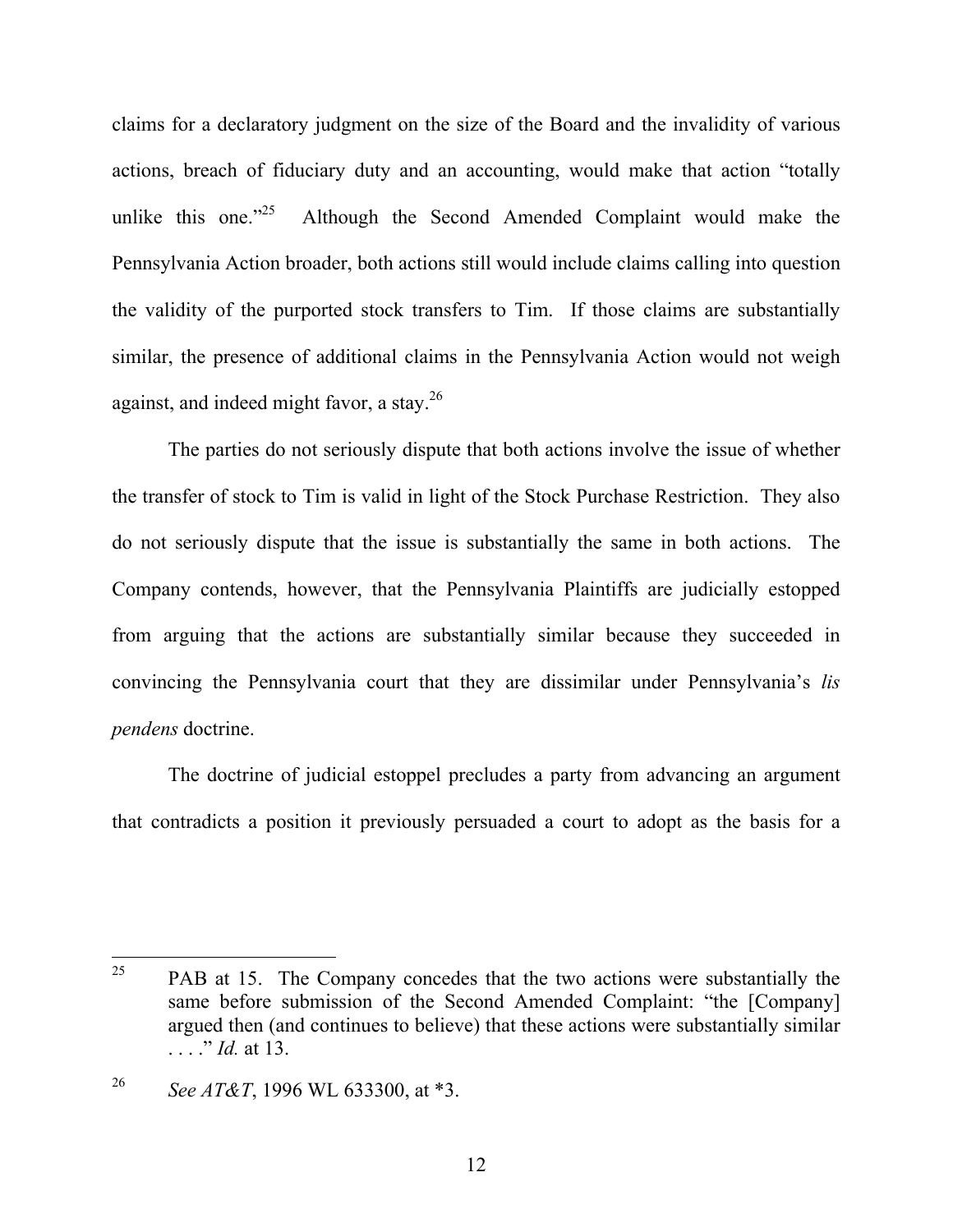ruling.<sup>27</sup> Therefore, the Court must examine the issue that was before the Pennsylvania Court when the argument in question was made. Under the Pennsylvania doctrine of *lis pendens*, a court will stay or dismiss a case in favor of an earlier filed action upon a showing that the later case "is the same, the parties are the same, and the rights asserted and relief prayed for  $[are]$  the same."<sup>28</sup> This "identity test" is "applied strictly."<sup>29</sup> In the Pennsylvania Action, the Pennsylvania Plaintiffs admitted that the two actions are similar, but argued that the doctrine of *lis pendens* was not applicable because the Pennsylvania Action "was clearly the first filed" and the actions were not identical.

> While [the Pennsylvania] action and the Delaware action are similar, the Delaware action, brought by the corporation, seeks a declaration as to the meaning of a resolution while [the Pennsylvania] action seeks to compel Stan R. McQuaide and William F. McQuaide to issue stock certificates to plaintiff R. Tim McQuaide.<sup>30</sup>

The Pennsylvania court agreed, holding that the *lis pendens* test was not met because "the plaintiff's complaint, amended complaint and [the Company's] Delaware complaint are far from identical. $^{31}$ 

 $31$  Opinion dated Dec. 3, 2004 at 2.

<sup>27</sup> <sup>27</sup> *Siegman v. Palomar Med. Techs.*, 1998 WL 409352, at \*3 (Del. Ch. July 13, 1998).

<sup>28</sup> *Crutchfield v. Eaton Corp.*, 806 A.2d 1259, 1262 (Pa. Super. 2002).

<sup>29</sup> *Id.*

<sup>&</sup>lt;sup>30</sup> Pennsylvania Plaintiffs' Response to Defendants' Preliminary Objections at ¶ 8, attached as Ex. A to PAB.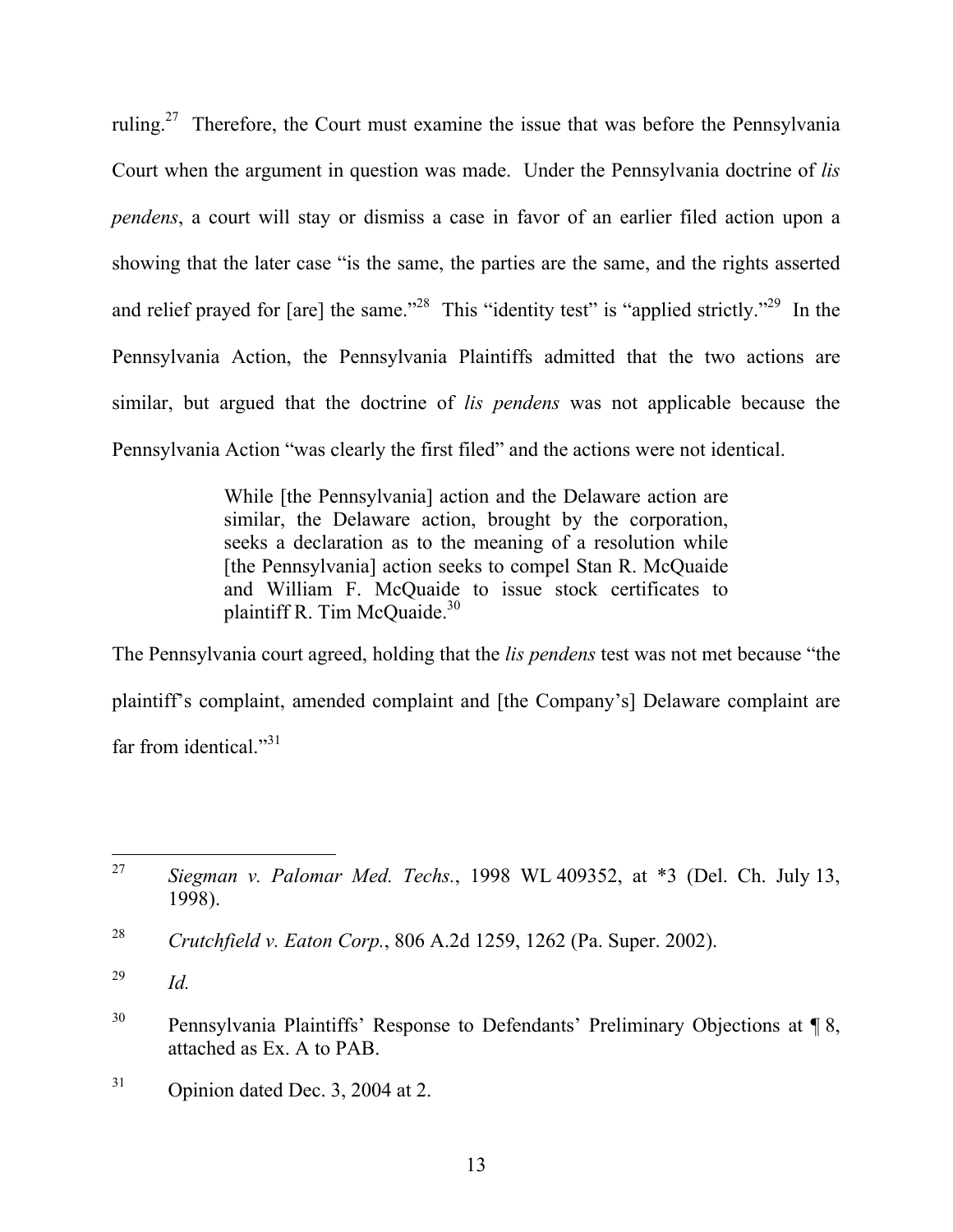In Pennsylvania, the Pennsylvania Plaintiffs argued that the two actions are not identical; before this Court, they argue that the actions are substantially the same. I consider the argument previously advanced by the Pennsylvania Plaintiffs rather hypertechnical and of dubious merit. Nevertheless, I do not find that the argument contradicts the position they advanced in this action. I reach that conclusion because courts in Pennsylvania and Delaware apply different tests when examining a motion to dismiss or stay in favor of a prior pending action. Therefore, judicial estoppel does not bar the Pennsylvania Plaintiffs from arguing here that the two actions are substantially the same.

 Turning to whether the actions are, in fact, substantially the same, I find this action and the Pennsylvania Action do involve functionally the same issues. Both actions seek a decision as to whether the Stock Transfer Restriction bars the proposed transfer of stock. Both cases arise from the same nucleus of operative facts. The fact that one action seeks an order compelling issuance of stock certificates and the other seeks a declaratory judgment that the Company need not issue the certificates, is a matter of form, not substance, and is a distinction without a difference under Delaware law.<sup>32</sup>

### **3. Other considerations**

 The Company has not presented grounds suggesting that the Pennsylvania Court is incapable of providing prompt and complete justice. Under *McWane*, however, the

<sup>32</sup> See Schnell, 1994 WL 148276, at \*4 ("while the claims in the two courts may be stated in different ways, they are actually the same claims and arise out of the same transactional facts").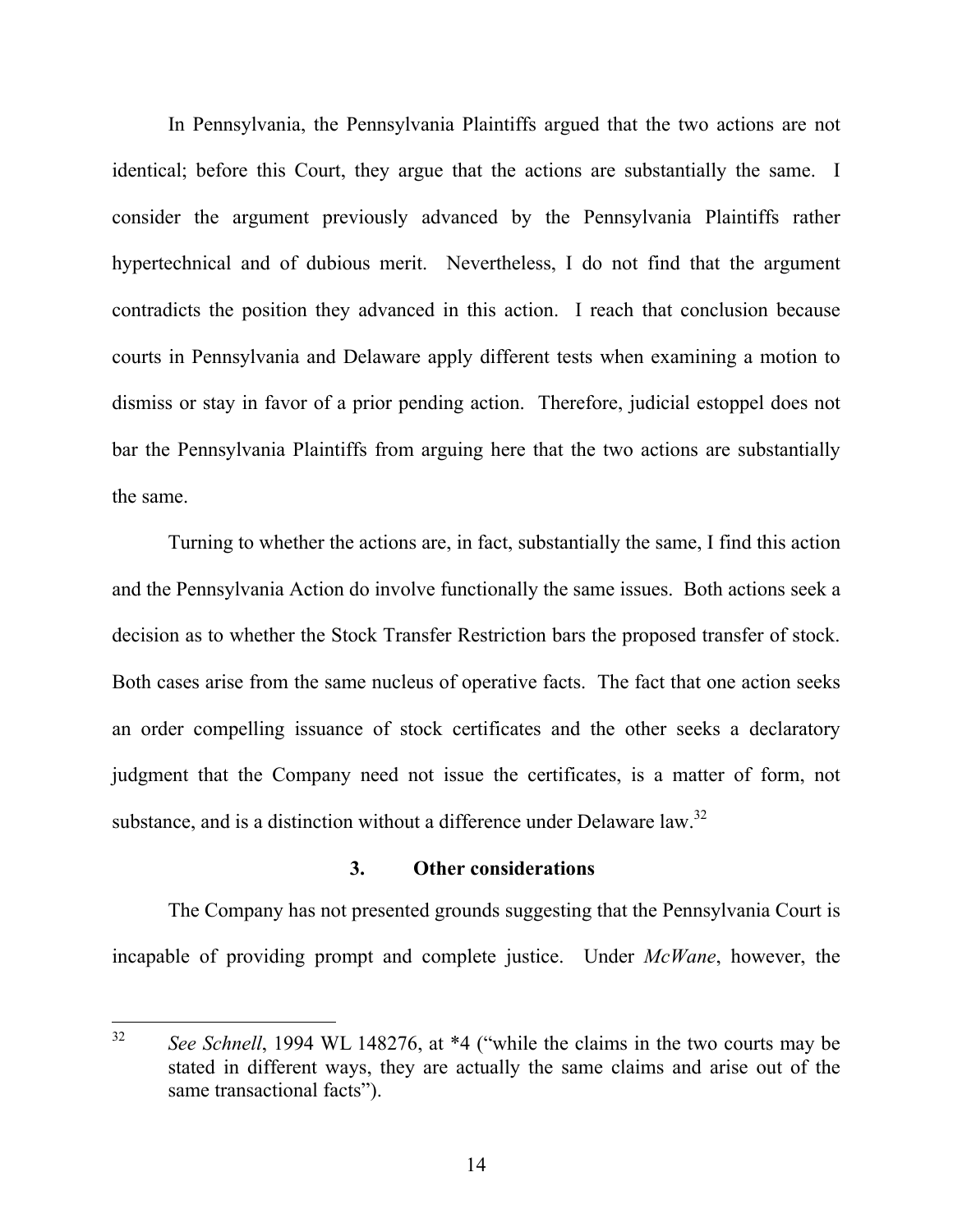granting of a stay is not a matter of right, but rests in the sound discretion of the Court. In light of the Pennsylvania Court's decision to proceed with the stock transfer issue, principles of comity and the possibility of inconsistent results weigh heavily in favor of a stay. In addition, the Company has not presented any evidence that proceeding with the case in Pennsylvania would cause it "overwhelming hardship." Factors weighing in favor of resolving the validity of the stock transfer in this Court include the fact that the issue pertains to the internal affairs of a Delaware corporation and may require construction of a section of the Delaware General Corporation Law. In addition, I am mindful that the Second Amended Complaint filed by the Pennsylvania Plaintiffs adds several additional and potentially far reaching claims that could significantly delay resolution of the stock transfer issue. On the other hand, this Court could address that issue promptly and summarily. The Pennsylvania Court, however, presumably has the procedural flexibility to do likewise. Thus, on balance, I conclude that this action should be stayed in favor of the first-filed Pennsylvania Action, absent a determination by the Pennsylvania Court to the contrary. For those reasons, I will stay this case until the conclusion of the Pennsylvania Action.<sup>33</sup>

### **III. CONCLUSION**

In sum, this case presents just the situation the *McWane* doctrine seeks to avoid. "[A] defendant should not be permitted to defeat the plaintiff's choice of forum in a pending suit by commencing litigation involving the same cause of action in another

<sup>33</sup> 33 Because I conclude this action should be stayed under *McWane*, I do not address the Pennsylvania Plaintiffs' substantive motion to dismiss under Rule 12(b)(6).